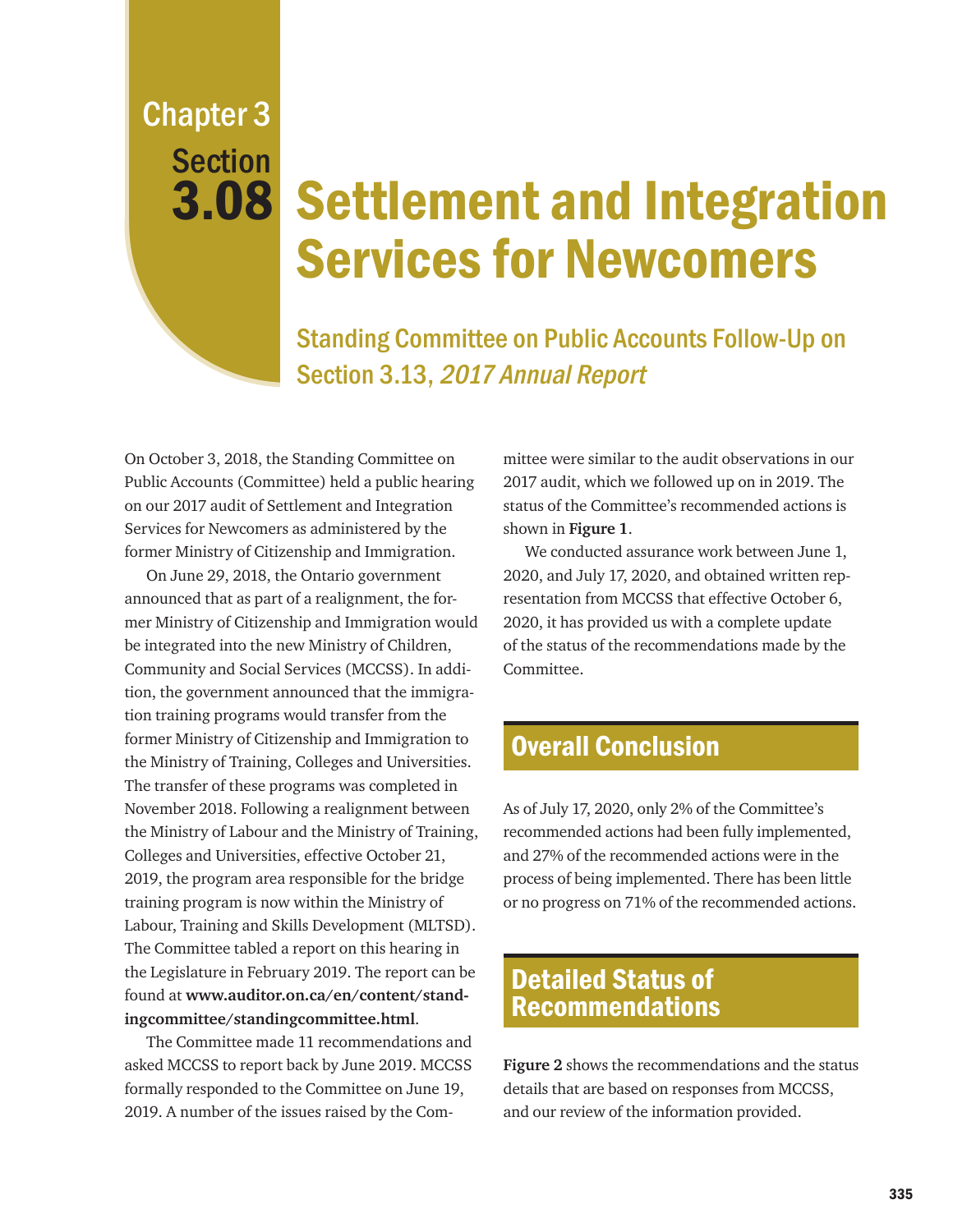#### Figure 1: Summary Status of Actions Recommended in December 2019 Committee Report

Prepared by the Office of the Auditor General of Ontario

|                         |                                    |                                    | <b>Status of Actions Recommended</b>          |                                        |                                          |                                       |
|-------------------------|------------------------------------|------------------------------------|-----------------------------------------------|----------------------------------------|------------------------------------------|---------------------------------------|
|                         | # of Actions<br><b>Recommended</b> | <b>Fully</b><br><b>Implemented</b> | In the Process of<br><b>Being Implemented</b> | <b>Little or No</b><br><b>Progress</b> | <b>Will Not Be</b><br><b>Implemented</b> | <b>No Longer</b><br><b>Applicable</b> |
| Recommendation 1        | $\overline{4}$                     |                                    | 1.5                                           | 2.5                                    |                                          |                                       |
| Recommendation 2        | $\overline{4}$                     |                                    |                                               | 4                                      |                                          |                                       |
| <b>Recommendation 3</b> | $\overline{4}$                     | 0.5                                | 1.5                                           | $\overline{2}$                         |                                          |                                       |
| Recommendation 4        | 3                                  |                                    | 1.5                                           | 1.5                                    |                                          |                                       |
| Recommendation 5        | $\overline{2}$                     |                                    |                                               | 2                                      |                                          |                                       |
| Recommendation 6        | $\mathbf{1}$                       |                                    |                                               | 1                                      |                                          |                                       |
| Recommendation 7        | $\mathbf{1}$                       |                                    |                                               | $\mathbf{1}$                           |                                          |                                       |
| Recommendation 8        | $\mathbf{1}$                       |                                    | $\mathbf{1}$                                  |                                        |                                          |                                       |
| <b>Recommendation 9</b> | $\mathbf{1}$                       |                                    |                                               | $\mathbf{1}$                           |                                          |                                       |
| Recommendation 10       | $\overline{2}$                     |                                    |                                               | 2                                      |                                          |                                       |
| Recommendation 11       | $\mathbf{1}$                       |                                    | $\mathbf{1}$                                  |                                        |                                          |                                       |
|                         |                                    |                                    |                                               |                                        |                                          |                                       |
| <b>Total</b>            | 24                                 | 0.5                                | 6.5                                           | 17                                     | $\bf{0}$                                 | $\bf{0}$                              |
| %                       | 100                                | $\overline{2}$                     | 27                                            | 71                                     | $\mathbf 0$                              | $\bf{0}$                              |

#### Figure 2: Committee Recommendations and Detailed Status of Actions Taken

Prepared by the Office of the Auditor General of Ontario

| <b>Committee Recommendation</b>                                                                                                                                                                 | <b>Status Details</b>                                                                                                                                                                                                                                                                                                                                                                            |
|-------------------------------------------------------------------------------------------------------------------------------------------------------------------------------------------------|--------------------------------------------------------------------------------------------------------------------------------------------------------------------------------------------------------------------------------------------------------------------------------------------------------------------------------------------------------------------------------------------------|
| <b>Recommendation 1</b><br>The Standing Committee on Public<br>Accounts recommends that the Ministry<br>of Children, Community and Social<br>Services should:                                   |                                                                                                                                                                                                                                                                                                                                                                                                  |
| • define what constitutes a successfully<br>settled and integrated newcomer<br>to provide a basis for assessing<br>whether it is meeting its objectives<br>to successfully settle and integrate | MCCSS advised us that it is in the process of finalizing sample settlement and<br>integration milestones for newcomers, time frames to reach such milestones and a<br>definition of a successfully settled and integrated newcomer. MCCSS has developed<br>sample milestones for areas of integration that include language, education,<br>economics, health, housing and community involvement. |
| newcomers;<br>Status: In the process of being<br>implemented by March 2021.                                                                                                                     | MCCSS plans to complete consultations on these milestones, time frames and<br>definition with partner ministries, including the ministries of Health, Colleges and<br>Universities, Finance, Education, Municipal Affairs and Housing, and MLTSD, and to<br>finalize them by March 2021.                                                                                                         |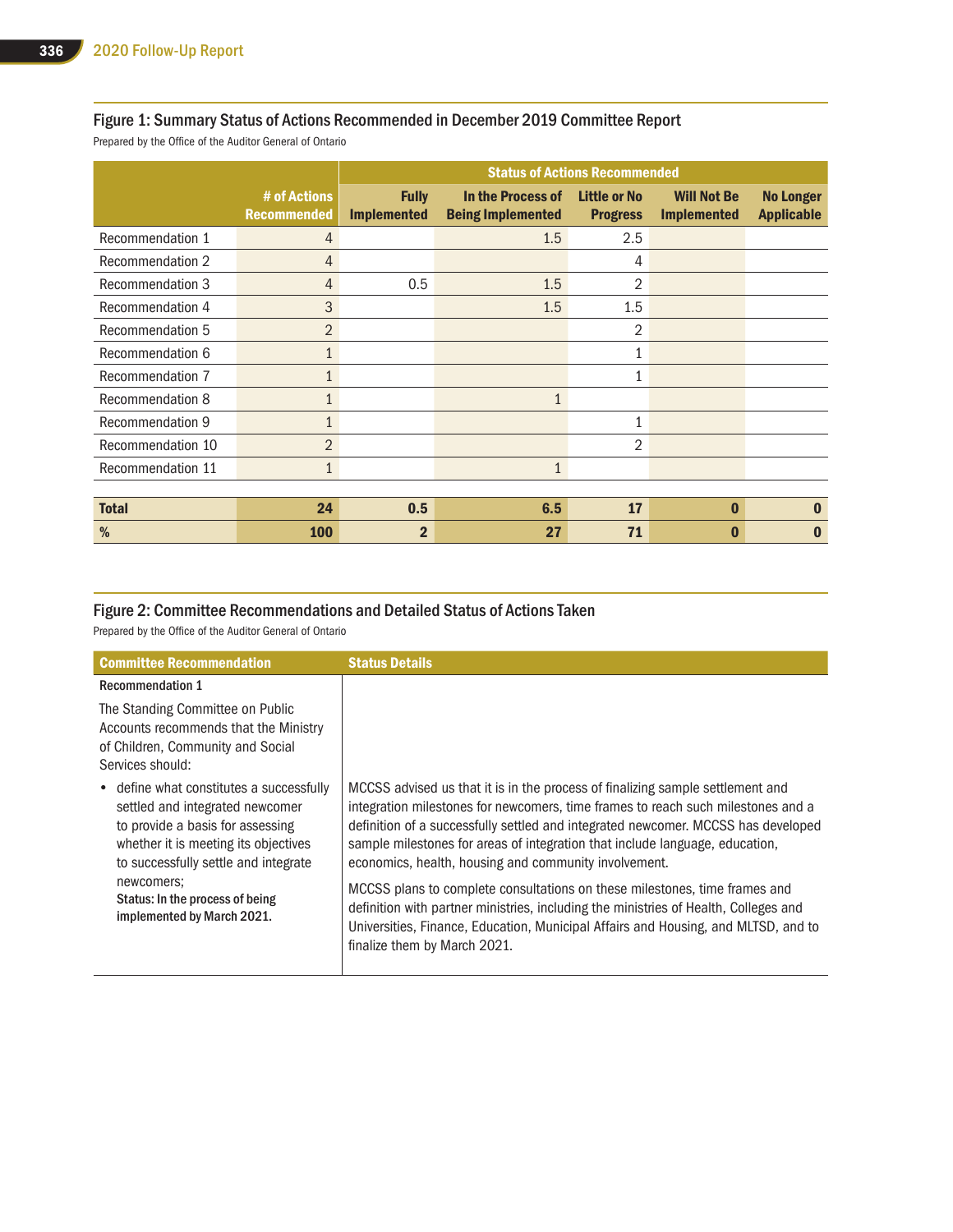| <b>Committee Recommendation</b>                                                                                                                                                                                                                                                                      | <b>Status Details</b>                                                                                                                                                                                                                                                                                                                                                                                                                                                                                                                                                                                                                                             |
|------------------------------------------------------------------------------------------------------------------------------------------------------------------------------------------------------------------------------------------------------------------------------------------------------|-------------------------------------------------------------------------------------------------------------------------------------------------------------------------------------------------------------------------------------------------------------------------------------------------------------------------------------------------------------------------------------------------------------------------------------------------------------------------------------------------------------------------------------------------------------------------------------------------------------------------------------------------------------------|
| assess the needs of newcomers to<br>guide its allocation of funding to the<br>most appropriate settlement and<br>integration services;                                                                                                                                                               | MCCSS informed us that as of April 2019, all transfer payment funding for<br>settlement and integration programs had been consolidated into one program<br>funding envelope that would provide it with the flexibility to allocate funding based<br>on the demand and need for each of its services.                                                                                                                                                                                                                                                                                                                                                              |
| Status: Little or no progress.                                                                                                                                                                                                                                                                       | In 2019 MCCSS also completed reviews of its language training program and<br>newcomer settlement program that included an analysis of the demand for each<br>program.                                                                                                                                                                                                                                                                                                                                                                                                                                                                                             |
|                                                                                                                                                                                                                                                                                                      | MCCSS noted it would use these reviews, along with stakeholder consultations,<br>to determine the future direction of the programs which it plans to redesign and<br>fund by April 2022. MCCSS advised that the redesign process will include an<br>assessment of the optimal mix of services to better meet the needs of newcomers.                                                                                                                                                                                                                                                                                                                              |
| implement rigorous guidelines and<br>standards to ensure that funding<br>is allocated to the most effective<br>providers of newcomer settlement and<br>integration services;<br>Status: MCCSS is in the process of<br>implementing this recommendation by<br>April 2022, MLTSD has made little or no | MCCSS advised us that it has reviewed its assessment tools and standards for<br>awarding funding to service providers and has developed new guidelines for the<br>allocation of funding. The new guidelines, which are intended to ensure that funding<br>is allocated to the most effective service providers, establish a minimum score of<br>60% that service providers must achieve to be considered for new or continued<br>funding. MCCSS expects to finalize and implement these guidelines for use in the<br>spring of 2021, and to allocate funding to service providers under its redesigned<br>programs using these guidelines by April 2022.          |
| progress.                                                                                                                                                                                                                                                                                            | MLTSD, which is now responsible for the bridge training program, has not made<br>significant progress toward implementing this recommendation. MLTSD indicated<br>that it was in the process of developing a new selection process to allocate bridge<br>training program funding to service providers. MLTSD noted that the selection<br>process will include a minimum required score that service provider proposals<br>will have to meet to be eligible for program funding. MLTSD expects to develop its<br>new selection process by December 2020 and to allocate bridge training program<br>funding using its new selection process in the spring of 2021. |
| ensure that newcomers are able to<br>access appropriate settlement and<br>integration services when and where<br>they are needed.<br>Status: Little or no progress.                                                                                                                                  | MCCSS has made limited progress toward implementing this recommendation.<br>MCCSS noted that it has implemented procedures that allow for the tracking of wait<br>lists by individual course. MCCSS has also developed draft wait-list guidelines that<br>are intended to help reduce wait times and improve service access for newcomers.<br>However, MCCSS noted that due to the impact of COVID-19, it is not clear when it<br>will finalize and implement these guidelines.                                                                                                                                                                                   |
|                                                                                                                                                                                                                                                                                                      | In addition, MCCSS has collected and analyzed information on client barriers and<br>wait lists, based on data reported in 2018/19 by newcomer settlement service<br>providers. However, the Ministry's analysis highlighted concerns about the clarity<br>and reliability of the information collected.                                                                                                                                                                                                                                                                                                                                                           |
|                                                                                                                                                                                                                                                                                                      | MCCSS noted that it expects to address the recommendation to periodically collect<br>relevant information, including information on wait times and barriers to accessing<br>services, and to take corrective action with the redesign of its programs that it<br>expects to complete in April 2022.                                                                                                                                                                                                                                                                                                                                                               |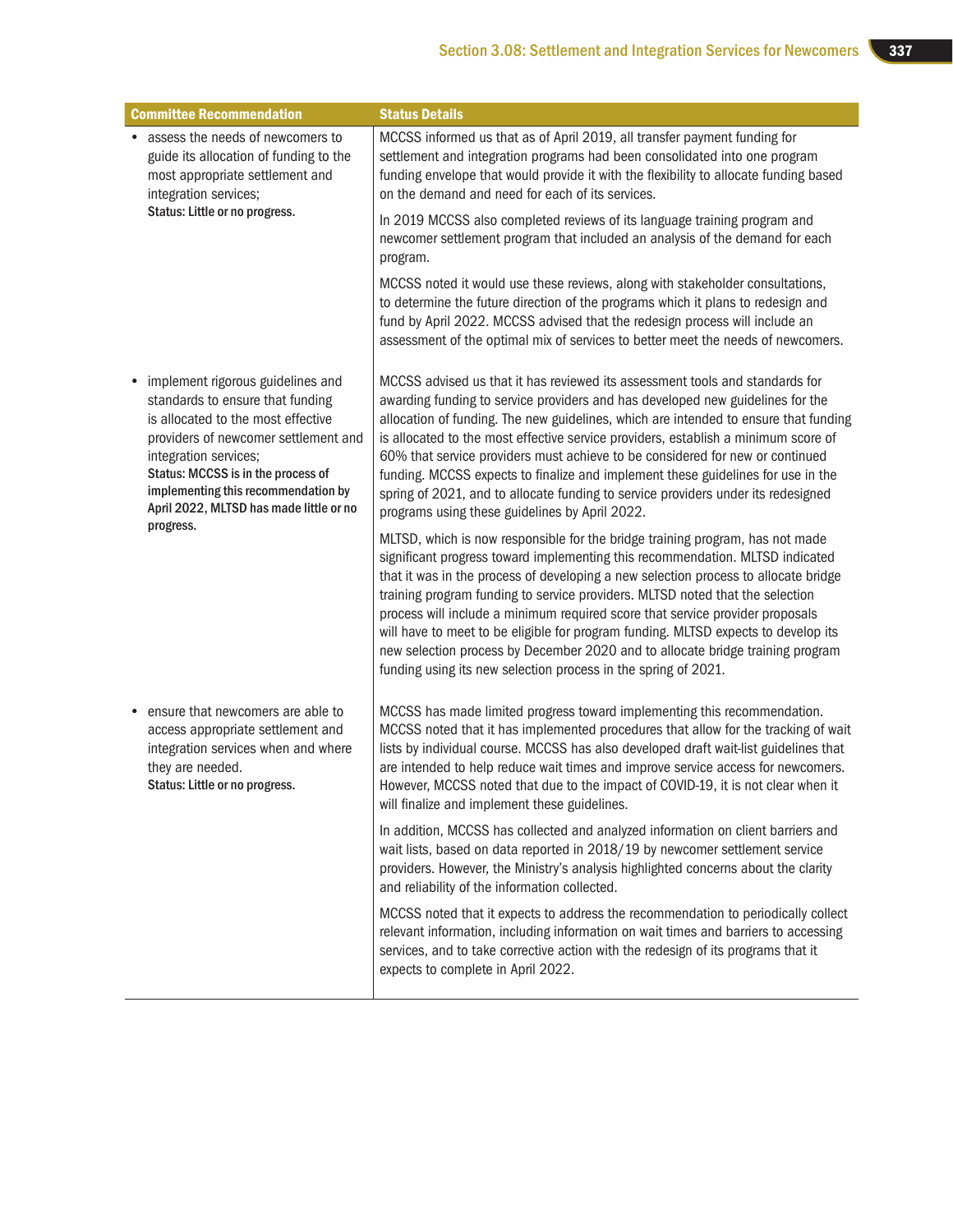| <b>Committee Recommendation</b>                                                                                                                                                                                                                    | <b>Status Details</b>                                                                                                                                                                                                                                                                                                                                                                                                                                                                                                                                                                                                                                                                                                                                                                                                                                                                               |
|----------------------------------------------------------------------------------------------------------------------------------------------------------------------------------------------------------------------------------------------------|-----------------------------------------------------------------------------------------------------------------------------------------------------------------------------------------------------------------------------------------------------------------------------------------------------------------------------------------------------------------------------------------------------------------------------------------------------------------------------------------------------------------------------------------------------------------------------------------------------------------------------------------------------------------------------------------------------------------------------------------------------------------------------------------------------------------------------------------------------------------------------------------------------|
| <b>Recommendation 2</b>                                                                                                                                                                                                                            |                                                                                                                                                                                                                                                                                                                                                                                                                                                                                                                                                                                                                                                                                                                                                                                                                                                                                                     |
| The Standing Committee on Public<br>Accounts recommends that the Ministry<br>of Children, Community and Social<br>Services should work with the Ministry of<br>Training, Colleges and Universities, and<br>the appropriate regulatory bodies, to:  |                                                                                                                                                                                                                                                                                                                                                                                                                                                                                                                                                                                                                                                                                                                                                                                                                                                                                                     |
| • identify barriers to newcomer<br>participation in bridging programs and<br>develop and implement strategies to<br>address those barriers;<br>Status: Little or no progress.                                                                      | MLTSD has made little progress toward implementing this recommendation.<br>MLTSD noted that by the end of 2020 it will develop a monitoring strategy that<br>will allow it to track the outcomes of participants in the bridge training programs it<br>funds. It expects the strategy will help to identify barriers that exist for newcomers'<br>participation and success. MLTSD noted that it plans to consult with stakeholders<br>to help identify barriers to newcomer participation in bridge training programs.<br>MLTSD expects to introduce some changes by the fall of 2021 to improve access<br>to the program. In addition, MLTSD noted that it plans to monitor the new projects<br>it will select and fund in 2021/22 to gather information on whether these changes<br>will improve access and address barriers experienced by immigrants in accessing<br>bridge training programs. |
| assess labour market demand to<br>determine whether there is a need<br>to either add or reduce capacity in<br>existing bridging programs, or to<br>develop new bridging programs;<br>Status: Little or no progress.                                | MLTSD has not made progress toward implementing this recommendation. MLTSD<br>intends to address this recommendation through the development of a new process<br>to select bridge training service providers. MLTSD noted funding applicants will<br>be required to demonstrate labour market demand. MLTSD intends to use the<br>labour market information collected through this process to make program funding<br>decisions. MLTSD intends to allocate funding to service providers using the new<br>selection process in the spring of 2021.                                                                                                                                                                                                                                                                                                                                                   |
| • ensure that criteria for funding bridging<br>programs prioritizes both cost-<br>effectiveness and successful outcomes<br>for participants;<br>Status: Little or no progress.                                                                     | MLTSD has not made progress toward implementing this recommendation. MLTSD<br>intends to address this recommendation through the development of a new process<br>to select bridge training service providers that will include criteria that prioritize cost-<br>effectiveness and successful outcomes for participants. MLTSD intends to allocate<br>funding to service providers using the new selection process in the spring of 2021.                                                                                                                                                                                                                                                                                                                                                                                                                                                           |
| follow up with clients who have<br>completed a bridging program but<br>not found employment in their field;<br>identify the reasons that they have<br>not found such employment, and take<br>appropriate action.<br>Status: Little or no progress. | To address this recommendation, MLTSD intends to develop performance indicators<br>for the bridge training program. It also intends to put in place mechanisms to track<br>participant outcomes and follow up with individual bridge training program clients,<br>including clients who have completed a bridge training program but have not found<br>employment. MLTSD expects that follow-up with individual clients will begin as early<br>as December 2021, including with clients who have not found employment to help<br>identify the reasons they have not done so.                                                                                                                                                                                                                                                                                                                        |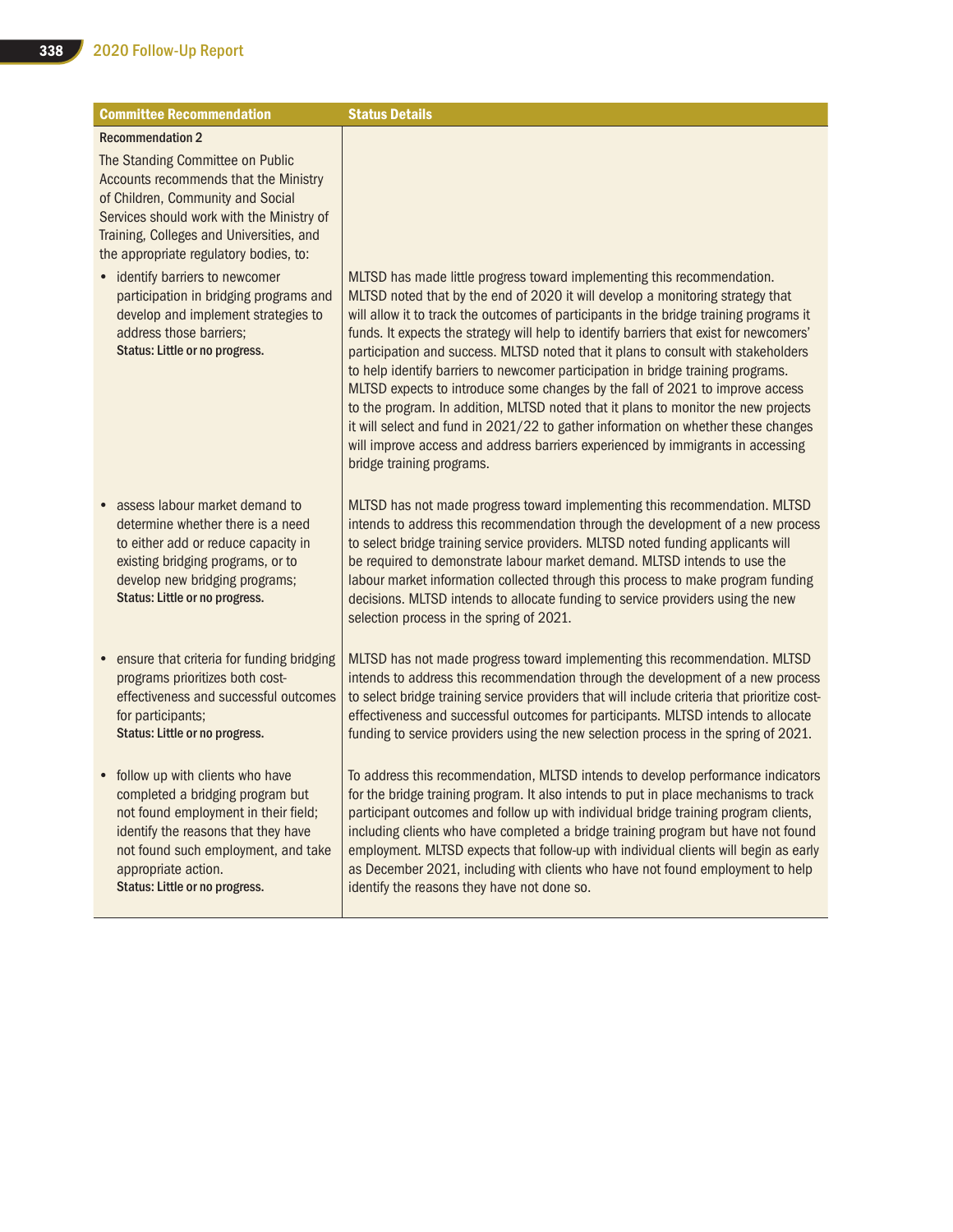| <b>Committee Recommendation</b>                                                                                                                                                                                                                                                                                                                                                     | <b>Status Details</b>                                                                                                                                                                                                                                                                                                                                                                                                                                                                                                                                                                                                                                                                                                                                                                                                                                                                                                                                                                                                                                                                                                                     |
|-------------------------------------------------------------------------------------------------------------------------------------------------------------------------------------------------------------------------------------------------------------------------------------------------------------------------------------------------------------------------------------|-------------------------------------------------------------------------------------------------------------------------------------------------------------------------------------------------------------------------------------------------------------------------------------------------------------------------------------------------------------------------------------------------------------------------------------------------------------------------------------------------------------------------------------------------------------------------------------------------------------------------------------------------------------------------------------------------------------------------------------------------------------------------------------------------------------------------------------------------------------------------------------------------------------------------------------------------------------------------------------------------------------------------------------------------------------------------------------------------------------------------------------------|
| <b>Recommendation 3</b>                                                                                                                                                                                                                                                                                                                                                             |                                                                                                                                                                                                                                                                                                                                                                                                                                                                                                                                                                                                                                                                                                                                                                                                                                                                                                                                                                                                                                                                                                                                           |
| The Standing Committee on Public<br>Accounts recommends that the Ministry<br>of Children, Community and Social<br>Services should:                                                                                                                                                                                                                                                  |                                                                                                                                                                                                                                                                                                                                                                                                                                                                                                                                                                                                                                                                                                                                                                                                                                                                                                                                                                                                                                                                                                                                           |
| • implement a process for periodically<br>validating the accuracy of service<br>and financial information reported by<br>service providers;<br>Status: In the process of being<br>implemented by March 2022.                                                                                                                                                                        | MCCSS advised us that it has revised all transfer payment agreements for<br>newcomer settlement services and language training to include a requirement<br>for project-specific audited financial schedules in order to provide third-party<br>confirmation of program-specific expenditures. In addition, MCCSS expects to have<br>tools in place to verify the accuracy of service data reported by service providers by<br>March 2021. It intends to fully implement the recommendation and undertake data<br>verification on a sample basis by March 2022.                                                                                                                                                                                                                                                                                                                                                                                                                                                                                                                                                                            |
|                                                                                                                                                                                                                                                                                                                                                                                     | MLTSD introduced a new monitoring strategy for the bridge training program in<br>April 2020. This strategy includes steps that allow the Ministry to validate the<br>accuracy of service information, including on-site visits and reviews of client files.<br>MLTSD expects to fully implement the recommendation and perform site visits and<br>validation of service information by December 2020.                                                                                                                                                                                                                                                                                                                                                                                                                                                                                                                                                                                                                                                                                                                                     |
| identify instances when service<br>providers do not meet their contracted<br>service and financial targets, follow<br>up to assess the reasonableness of<br>deviations from targets, and take<br>corrective action when needed;<br>Status: MCCSS has fully implemented<br>the recommendation and MLTSD is<br>in the process of implementing this<br>recommendation by January 2021. | MCCSS has fully implemented this recommendation. MCCSS indicated that, effective<br>fall 2018, reporting templates were updated to reflect new procedures designed to<br>support consistent follow-up with service providers who fail to meet targets. MCCSS<br>informed us that for the 2018/19 and 2019/20 fiscal years, it had taken follow-up<br>and/or corrective action in 94 and 52 instances respectively where service providers<br>did not meet contracted service or financial targets. These actions included changes<br>to payments and requests for additional financial and service information to address<br>discrepancies between approved budgets and reported targets.<br>MLTSD introduced a new enhanced monitoring strategy in May 2020 to manage<br>the performance of bridge training program service providers who do not meet<br>employment and licensure outcome targets. MLTSD notes that under this new<br>monitoring strategy corrective action can include reducing targets and/or reducing<br>funds allocated to the service provider. MLTSD expects to take corrective action,                            |
| • periodically review and assess whether<br>significant differences between service<br>provider costs are reasonable, and<br>take corrective action when needed;<br>Status: Little or no progress.                                                                                                                                                                                  | where it is required, beginning in January 2021.<br>MCCSS has not yet taken steps to implement this recommendation. MCCSS<br>expects to redesign its language training and newcomer settlement services<br>programs by March 2022. MCCSS advised us that this process will include<br>developing service cost benchmarks relative to service outputs and outcomes to<br>enable assessment and comparisons of costs among service providers. MCCSS<br>plans to initiate cost comparisons in the summer of 2021 as part of its process<br>to select service providers under the redesigned programs that MCCSS expects to<br>begin delivering in April 2022.<br>MLTSD has not yet taken steps to implement this recommendation. MLTSD plans to<br>address this recommendation through the new selection process it is developing to<br>select the bridge training service providers it will fund. MLTSD expects that by March<br>2021 it will have used the new selection process that is under development to<br>assess the reasonableness of program costs and to select service providers to fund<br>that have reasonable program costs. |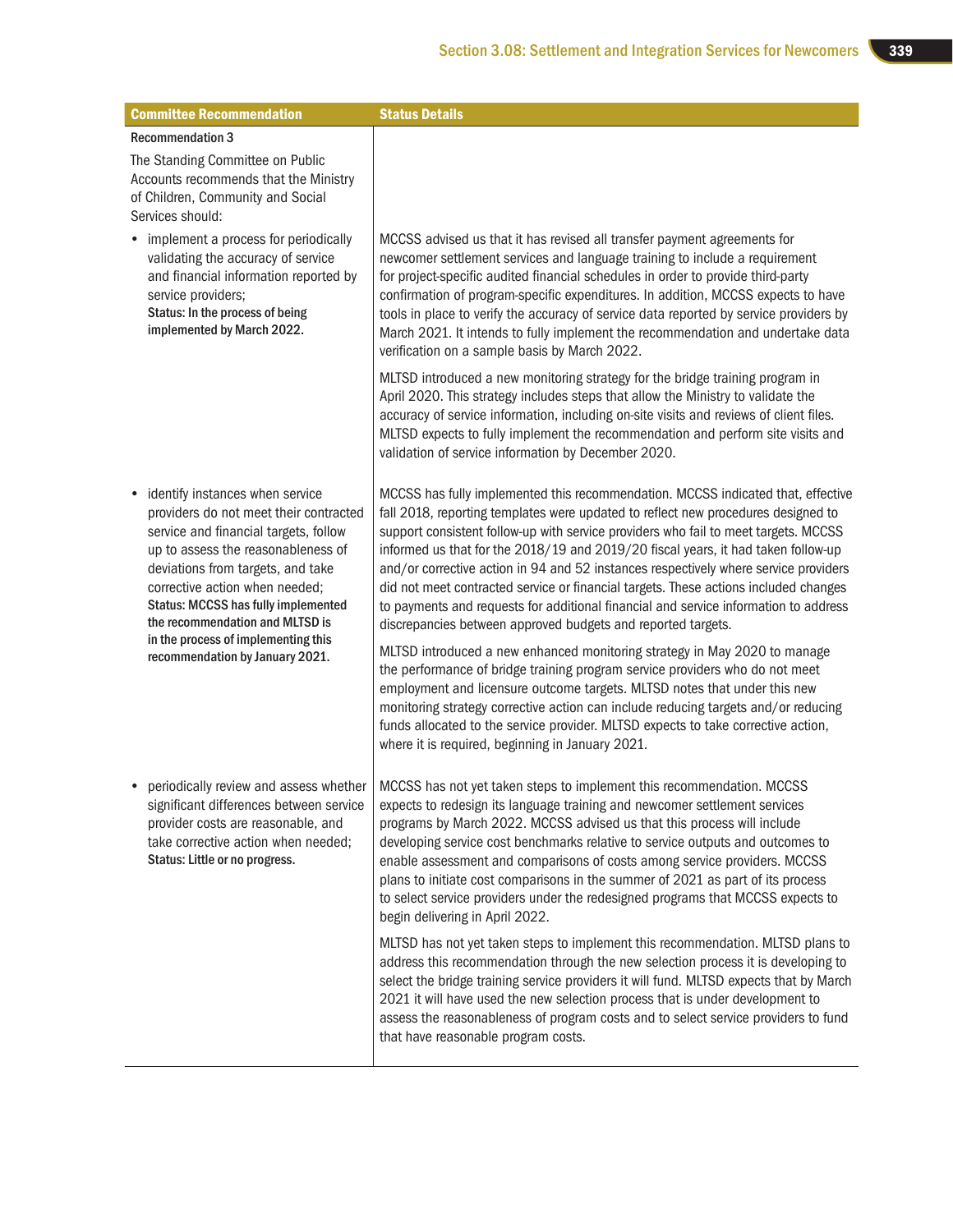| <b>Committee Recommendation</b>                                                                                                                                                                                                                                    | <b>Status Details</b>                                                                                                                                                                                                                                                                                                                                                                                                                                                                                                                                                                                                                |
|--------------------------------------------------------------------------------------------------------------------------------------------------------------------------------------------------------------------------------------------------------------------|--------------------------------------------------------------------------------------------------------------------------------------------------------------------------------------------------------------------------------------------------------------------------------------------------------------------------------------------------------------------------------------------------------------------------------------------------------------------------------------------------------------------------------------------------------------------------------------------------------------------------------------|
| periodically collect relevant<br>$\bullet$<br>information (such as wait times<br>and barriers to accessing services)<br>from service providers, newcomers,<br>and other stakeholders, and take<br>corrective action when needed.<br>Status: Little or no progress. | MCCSS has taken some steps toward implementing this recommendation, but<br>significant efforts are still required to fully implement it.                                                                                                                                                                                                                                                                                                                                                                                                                                                                                             |
|                                                                                                                                                                                                                                                                    | MCCSS noted that it has implemented procedures that allow for the tracking of wait<br>lists for language training by individual course. MCCSS has also developed draft wait-<br>list guidelines that are intended to help reduce wait times and improve service access<br>to language training for newcomers. However, MCCSS noted that due to the impact of<br>COVID-19 it is not clear when it will finalize and implement these guidelines.                                                                                                                                                                                       |
|                                                                                                                                                                                                                                                                    | In addition, MCCSS has collected and analyzed information on client barriers and<br>wait lists, based on data reported in 2018/19 by newcomer settlement service<br>providers. However, the Ministry's analysis highlighted concerns about the clarity of<br>the information collected.                                                                                                                                                                                                                                                                                                                                              |
|                                                                                                                                                                                                                                                                    | MCCSS noted that it expects to address the recommendation to periodically collect<br>relevant information, including on wait times and barriers to accessing services,<br>and to take corrective action with the redesign of its programs that it expects to<br>complete by April 2022.                                                                                                                                                                                                                                                                                                                                              |
|                                                                                                                                                                                                                                                                    | MLTSD has not yet taken significant action to address this recommendation.<br>MLTSD plans to develop and implement a new information technology (IT) system<br>by the summer of 2021 that will be able to collect relevant information, such<br>as client satisfaction, employment outcomes and barriers to employment, from<br>bridge training service providers and participants. MLTSD also expects to collect<br>information on barriers to participation in the bridge training program. MLTSD<br>expects, by September 2021, to begin collecting the information that it will assess<br>so that it can take corrective action. |
| <b>Recommendation 4</b>                                                                                                                                                                                                                                            |                                                                                                                                                                                                                                                                                                                                                                                                                                                                                                                                                                                                                                      |
| The Standing Committee on Public<br>Accounts recommends that the Ministry<br>of Children, Community and Social<br>Services should:                                                                                                                                 |                                                                                                                                                                                                                                                                                                                                                                                                                                                                                                                                                                                                                                      |
| • clearly define the benchmarks and<br>time frames of successful newcomer<br>settlement and integration;<br>Status: In the process of being<br>implemented by March 2021.                                                                                          | MCCSS advised us that it is in the process of finalizing sample settlement and<br>integration milestones for newcomers, time frames to reach such milestones and a<br>definition of a successfully settled and integrated newcomer. MCCSS has developed<br>sample milestones for areas of integration that include language, education,<br>economics, health, housing and community involvement.                                                                                                                                                                                                                                     |
|                                                                                                                                                                                                                                                                    | MCCSS plans to complete consultations on these milestones, time frames and<br>definition with partner ministries, including the ministries of Health, Colleges and<br>Universities, Finance, Education, Municipal Affairs and Housing, and MLTSD, and to<br>finalize them by March 2021.                                                                                                                                                                                                                                                                                                                                             |
| establish performance indicators<br>and targets that provide sufficient<br>information to help the Ministry<br>measure the progress of newcomers<br>and the outcomes from specific                                                                                 | MCCSS has not made progress toward implementing this recommendation. MCCSS<br>plans to put in place a performance measurement strategy that is aligned with the<br>settlement and integration milestones it is developing. MCCSS plans to implement<br>a new performance measurement strategy, including establishing performance<br>indicators and targets, as part of its redesign of its programs by April 2022.                                                                                                                                                                                                                  |
| settlement and integration services<br>provided;<br>Status: Little or no progress.                                                                                                                                                                                 | MLTSD has not made significant progress toward implementing this<br>recommendation. MLTSD is in the process of developing a performance<br>measurement framework for the bridge training program based on a review of<br>the current performance indicators and targets. MLTSD intends to implement a<br>new bridge training performance management framework in phases, starting in<br>2021/22, with the launch of new bridge training projects funded under the new<br>selection process MLTSD is developing.                                                                                                                      |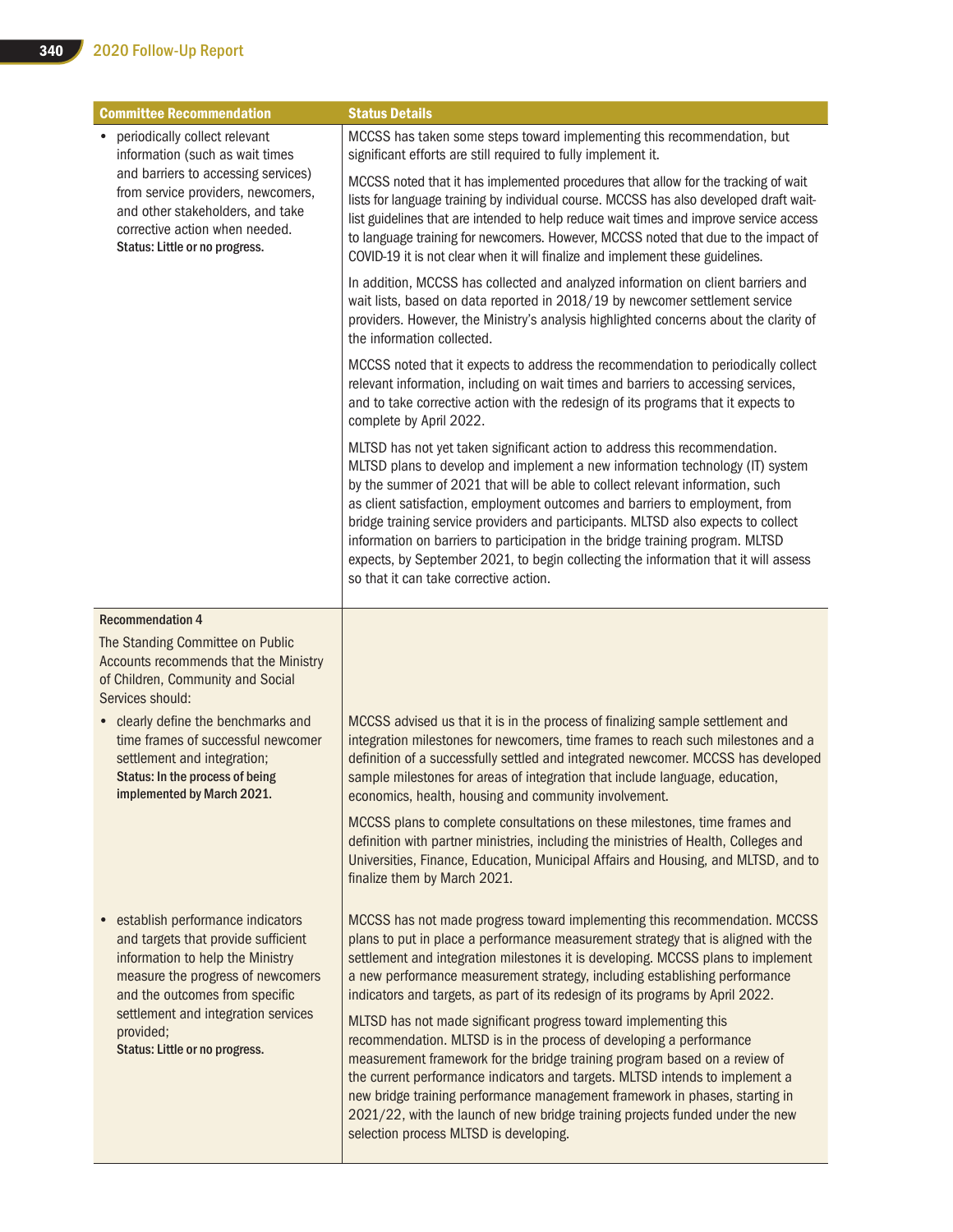| <b>Committee Recommendation</b>                                                                                                                                                                                                                                                       | <b>Status Details</b>                                                                                                                                                                                                                                                                                                                                                                                                                                                                                                                                                                                                                                                                                                                                                                                                                                                             |
|---------------------------------------------------------------------------------------------------------------------------------------------------------------------------------------------------------------------------------------------------------------------------------------|-----------------------------------------------------------------------------------------------------------------------------------------------------------------------------------------------------------------------------------------------------------------------------------------------------------------------------------------------------------------------------------------------------------------------------------------------------------------------------------------------------------------------------------------------------------------------------------------------------------------------------------------------------------------------------------------------------------------------------------------------------------------------------------------------------------------------------------------------------------------------------------|
| • consistently monitor the performance<br>of service providers and services to<br>identify and take corrective action<br>where needed.<br>Status: MCCSS has made little or no<br>progress and MLTSD is in the process of<br>implementing the recommendation by<br>January 2021.       | MCCSS has made little progress toward implementing this recommendation.<br>MCCSS advised us that it is collecting language training data that will assist it to<br>monitor and assess the effectiveness of language training services. MCCSS also<br>plans to implement a new performance measurement strategy and corrective action<br>processes as part of the redesign of its programs by April 2022.<br>MLTSD introduced a new enhanced monitoring strategy in May 2020 to manage<br>the performance of bridge training program service providers who do not meet<br>employment and licensure outcome targets. MLTSD notes that under this new<br>monitoring strategy corrective action can include reducing targets and/or reducing<br>funds allocated to the service provider. MLTSD expects to take corrective action,<br>where it is required, beginning in January 2021. |
| <b>Recommendation 5</b>                                                                                                                                                                                                                                                               |                                                                                                                                                                                                                                                                                                                                                                                                                                                                                                                                                                                                                                                                                                                                                                                                                                                                                   |
| The Standing Committee on Public<br>Accounts recommends that the Ministry<br>of Children, Community and Social<br>Services should work with the Anti-Racism<br>Directorate to:                                                                                                        |                                                                                                                                                                                                                                                                                                                                                                                                                                                                                                                                                                                                                                                                                                                                                                                                                                                                                   |
| • develop a protocol for newcomers<br>to report their perceived experiences<br>of racism and discrimination in<br>accessing and using settlement and<br>integration services; and also in<br>accessing employment information<br>and opportunities;<br>Status: Little or no progress. | MCCSS advised us that in May 2019 it had established a working group that<br>includes MLTSD and the Anti-Racism Directorate to review the following:<br>• existing mechanisms in the reporting of incidents of discrimination both in and<br>outside of government;<br>• the extent to which current agencies involved in discrimination and racism<br>reporting can identify and track immigrants specifically in their data;<br>• what barriers may potentially exist for immigrants to accessing services; and<br>what are the best practices and protocols in discrimination reporting and data<br>collection processes (including administrative, privacy and legal considerations).<br>MCCSS also noted that it has researched the role of service providers in racism<br>and discrimination reporting, and in tracking and supporting client awareness of                  |
|                                                                                                                                                                                                                                                                                       | mechanisms to report discrimination.                                                                                                                                                                                                                                                                                                                                                                                                                                                                                                                                                                                                                                                                                                                                                                                                                                              |
|                                                                                                                                                                                                                                                                                       | However, significant steps remain outstanding toward implementing this<br>recommendation. This includes identifying and assessing options for reporting<br>racism and discrimination, consulting with stakeholders on the feasibility<br>and implementation considerations of identified options and developing an<br>implementation plan for a proposed approach by January 2021.                                                                                                                                                                                                                                                                                                                                                                                                                                                                                                |
| use information collected about<br>newcomers' perceived experiences of<br>racism and discrimination to improve<br>settlement and integration services<br>and programs.<br>Status: Little or no progress.                                                                              | MCCSS has not made progress toward implementing this recommendation.<br>The Ministry expects to develop an implementation plan to report racism and<br>discrimination by January 2021. Once the plan is implemented, MCCSS intends<br>to begin using information collected about newcomers' perceived experiences of<br>racism and discrimination by March 2022.                                                                                                                                                                                                                                                                                                                                                                                                                                                                                                                  |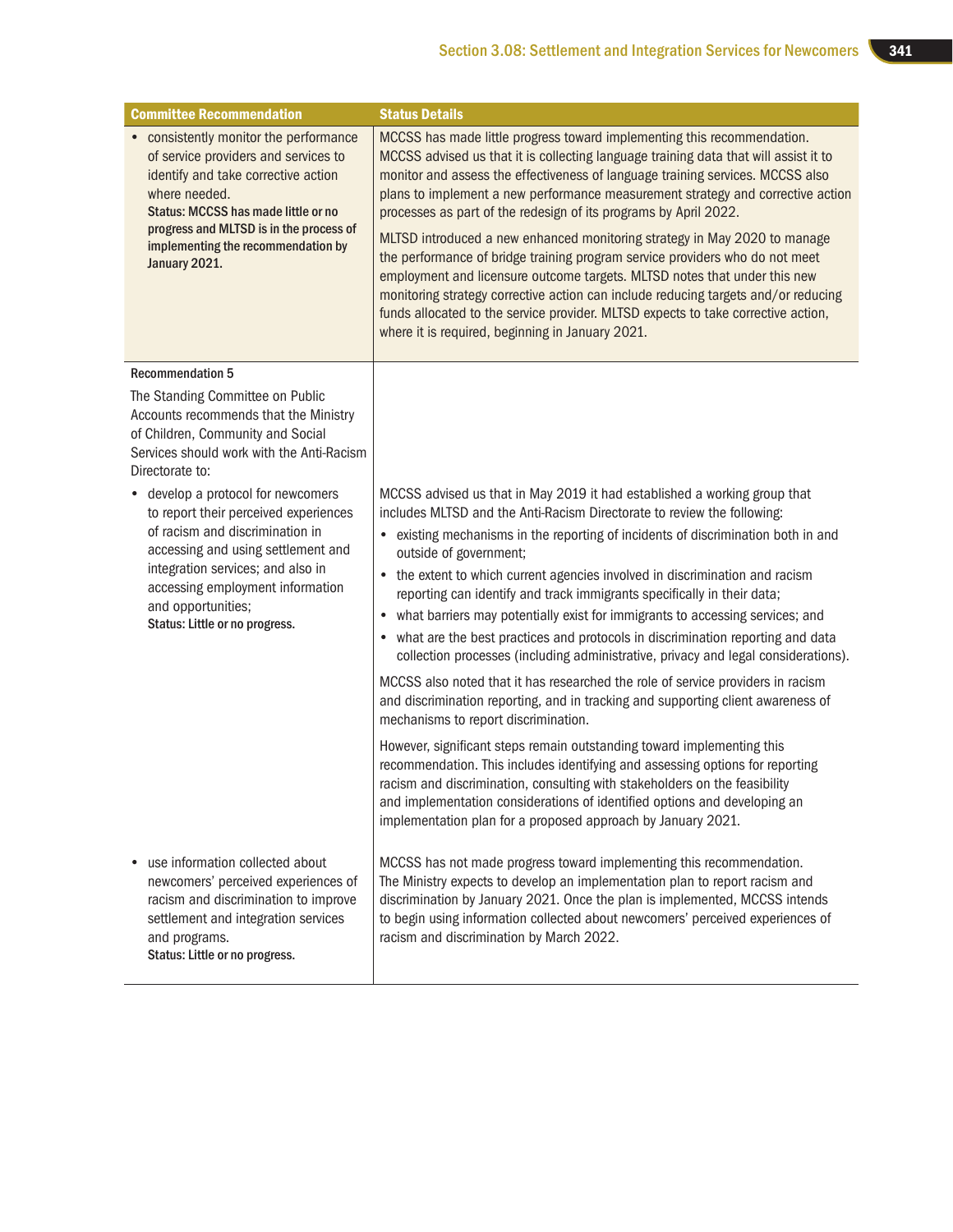| <b>Committee Recommendation</b>                                                                                                                                                                                                                                                                                                                                                                                                                  | <b>Status Details</b>                                                                                                                                                                                                                                                                                                                                                                                                                                                                                                                                                                                                                                                                                                                                                                                                                                                                                                                                                                                                                                                                                                                                                                                                                                                                                                                                                                                                                                                                                                                                                                                                                                                                                                                                                                                                                                 |
|--------------------------------------------------------------------------------------------------------------------------------------------------------------------------------------------------------------------------------------------------------------------------------------------------------------------------------------------------------------------------------------------------------------------------------------------------|-------------------------------------------------------------------------------------------------------------------------------------------------------------------------------------------------------------------------------------------------------------------------------------------------------------------------------------------------------------------------------------------------------------------------------------------------------------------------------------------------------------------------------------------------------------------------------------------------------------------------------------------------------------------------------------------------------------------------------------------------------------------------------------------------------------------------------------------------------------------------------------------------------------------------------------------------------------------------------------------------------------------------------------------------------------------------------------------------------------------------------------------------------------------------------------------------------------------------------------------------------------------------------------------------------------------------------------------------------------------------------------------------------------------------------------------------------------------------------------------------------------------------------------------------------------------------------------------------------------------------------------------------------------------------------------------------------------------------------------------------------------------------------------------------------------------------------------------------------|
| <b>Recommendation 6</b><br>The Standing Committee on Public<br>Accounts recommends that the Ministry<br>of Children, Community and Social<br>Services should require service providers<br>to assess the language needs of their<br>clientele, and have staff who are<br>proficient in the languages needed.<br>Status: Little or no progress.                                                                                                    | MCCSS progress to implement this recommendation has been limited. MCCSS<br>advised us that the newcomer settlement program's funding application process<br>requests service providers to identify the top languages spoken by their clients and<br>to identify the languages in which they propose to deliver services. Accordingly,<br>MCCSS noted that the language of service delivery is built into funding agreements<br>with service providers.<br>However, MCCSS also noted that it does not have a process in place to assess<br>whether service providers deliver services in the languages they indicated they<br>support and whether clients' language needs are met. MCCSS noted that by the<br>end of 2020, it plans to explore opportunities to obtain more information about the<br>measures agencies take to ensure client language needs are met.                                                                                                                                                                                                                                                                                                                                                                                                                                                                                                                                                                                                                                                                                                                                                                                                                                                                                                                                                                                   |
| <b>Recommendation 7</b><br>The Standing Committee on Public<br>Accounts recommends that the Ministry<br>of Children, Community and Social<br>Services should implement a formal<br>communications strategy, and assess<br>the effectiveness of its communications<br>efforts to determine whether they are<br>meeting the needs of newcomers.<br>Status: Little or no progress.                                                                  | MCCSS has made little progress toward implementing this recommendation.<br>To date, MCCSS has not developed a formal communications strategy. MCCSS<br>informed us that it collects information on web traffic on its website, including<br>with respect to specific pages. In addition, MCCSS also collects traffic on its<br>social media accounts on Facebook and Twitter. Although MCCSS informed us<br>that it compares year-over-year use of its website and social media accounts, and<br>that these comparisons highlight increased use, MCCSS has not assessed the<br>effectiveness of its communication efforts to determine whether it is meeting the<br>information needs of newcomers.                                                                                                                                                                                                                                                                                                                                                                                                                                                                                                                                                                                                                                                                                                                                                                                                                                                                                                                                                                                                                                                                                                                                                   |
| <b>Recommendation 8</b><br>The Standing Committee on Public<br>Accounts recommends that the Ministry<br>of Children, Community and Social<br>Services should coordinate with the<br>federal government to ensure that<br>provincially-funded newcomer settlement<br>and integration services complement, but<br>do not duplicate, services funded by the<br>federal government.<br>Status: In the process of being implemented<br>by April 2022. | MCCSS signed a Memorandum of Understanding (MOU) in December 2017 with<br>the federal government on settlement and integration to establish a framework<br>for working collaboratively on planning, design and delivery of settlement services<br>for newcomers. A joint priority of the MOU is to reduce duplication of services and<br>address service gaps.<br>MCCSS advised us that a mapping of all federal and provincial settlement and<br>integration services across the province has been completed. In addition, MCCSS<br>completed a review of its language training program in September 2019 that<br>identified opportunities to reduce duplication with services funded by the federal<br>government. For example, MCCSS advised us that it worked with the federal<br>government to develop referral protocols to reduce the number of permanent<br>residents who are eligible for federally funded services that are enrolled in provincial<br>language training classes. Under these referral protocols that took effect in February<br>2020, language assessment centres are to refer permanent residents to federally<br>funded language training on a priority basis. MCCSS noted that it is also planning<br>to gradually increase provincial investment in employment-related language<br>training to support labour market integration and to better differentiate federal and<br>provincial services.<br>MCCSS expects to explore opportunities to further reduce duplication of services<br>where possible through prioritizing funding to agencies that have a strong focus<br>on clients who are not eligible for federally funded services. MCCSS expects to<br>complete this work and fully implement this recommendation with the introduction<br>of its redesigned settlement and integration programs in April 2022. |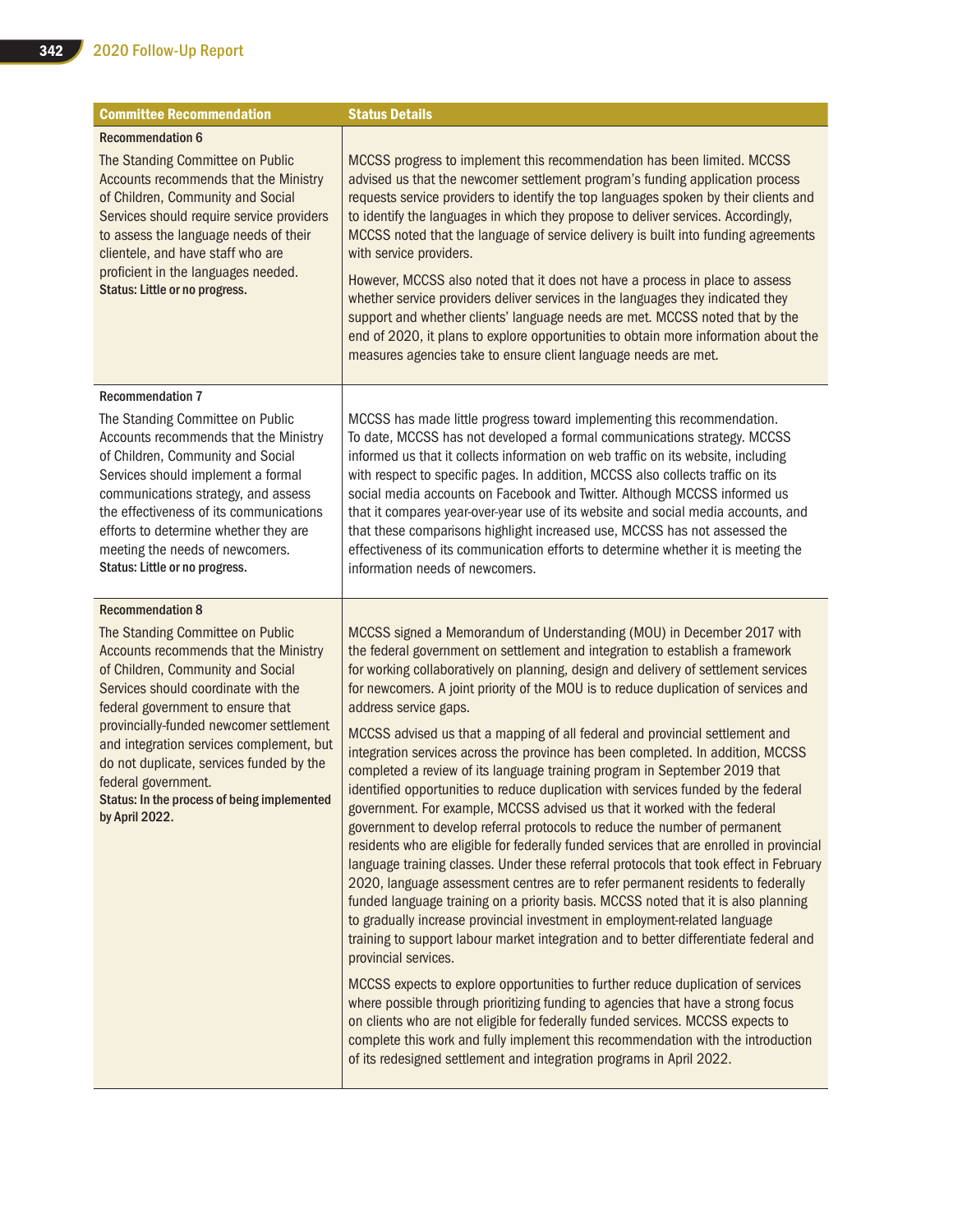| <b>Committee Recommendation</b>                                                                                                                                                                                                                                                                                                                           | <b>Status Details</b>                                                                                                                                                                                                                                                                                                                                                                                                                                                                                                                                                                                                                                                                                                                                                                                                                                                                                                                          |
|-----------------------------------------------------------------------------------------------------------------------------------------------------------------------------------------------------------------------------------------------------------------------------------------------------------------------------------------------------------|------------------------------------------------------------------------------------------------------------------------------------------------------------------------------------------------------------------------------------------------------------------------------------------------------------------------------------------------------------------------------------------------------------------------------------------------------------------------------------------------------------------------------------------------------------------------------------------------------------------------------------------------------------------------------------------------------------------------------------------------------------------------------------------------------------------------------------------------------------------------------------------------------------------------------------------------|
| <b>Recommendation 9</b>                                                                                                                                                                                                                                                                                                                                   |                                                                                                                                                                                                                                                                                                                                                                                                                                                                                                                                                                                                                                                                                                                                                                                                                                                                                                                                                |
| The Standing Committee on Public<br>Accounts recommends that the Ministry<br>of Children, Community and Social<br>Services should work with other ministries<br>providing newcomer settlement and<br>integration services to survey newcomers<br>about why they have chosen specific<br>federal or provincial services.<br>Status: Little or no progress. | MCCSS has made limited progress toward implementing this recommendation.<br>MCCSS advised us that with the introduction of new referral protocols for language<br>training in February 2020, whereby language assessment centres are to refer<br>permanent residents to federally funded language training on a priority basis,<br>newcomers will also be asked which course (federal or provincial) they prefer<br>and the reasons for their preference. MCCSS will use this information to better<br>understand the factors that lead clients to select a federal or provincial language<br>training program.<br>MCCSS noted that it will assess additional options to fully respond to this<br>recommendation as part of its program redesign process. It plans to have collected<br>sufficient information to respond to the recommendation by the time it introduces<br>its redesigned settlement and integration programs in April 2022. |
| <b>Recommendation 10</b>                                                                                                                                                                                                                                                                                                                                  |                                                                                                                                                                                                                                                                                                                                                                                                                                                                                                                                                                                                                                                                                                                                                                                                                                                                                                                                                |
| The Standing Committee on Public<br>Accounts recommends that the Ministry<br>of Children, Community and Social<br>Services should work with other ministries<br>that provide services to help newcomer<br>settlement and integration to:                                                                                                                  |                                                                                                                                                                                                                                                                                                                                                                                                                                                                                                                                                                                                                                                                                                                                                                                                                                                                                                                                                |
| • collect information on the number of,<br>and outcomes for, newcomers served,<br>and use this information to assess<br>the degree to which newcomers are<br>settling and integrating;<br>Status: Little or no progress.                                                                                                                                  | MCCSS has made limited progress toward implementing this recommendation. In<br>2019, MCCSS distributed a survey to other Ontario ministries to identify programs<br>and services supporting newcomer integration, and to identify whether the<br>ministries collect information on use of services by newcomers. MCCSS noted that<br>its review of these survey responses identified the need for follow-up consultations<br>with ministries to better understand the programs and whether data collected could<br>be used to understand newcomers' usage and outcomes achieved.                                                                                                                                                                                                                                                                                                                                                               |
|                                                                                                                                                                                                                                                                                                                                                           | MCCSS plans to complete its follow-up engagements with other ministries to develop<br>an inventory of programs that provide services that help newcomer settlement<br>and integration, and an implementation approach to collecting data from these<br>programs, by March 2021. Thereafter, MCCSS will begin to collect information from<br>these programs that it will use to help assess the degree to which newcomers are<br>settling and integrating. MCCSS hopes to be able to assess the degree to which<br>newcomers are settling and integrating as early as the summer of 2021.                                                                                                                                                                                                                                                                                                                                                       |
| identify opportunities to increase the<br>use of services that make a significant<br>contribution to the settlement and<br>integration of newcomers.<br>Status: Little or no progress.                                                                                                                                                                    | MCCSS has not made progress toward implementing this recommendation.<br>MCCSS plans to develop an inventory of programs that provide services that<br>help newcomer settlement and integration, and an implementation approach to<br>collecting data from these programs by March 2021. The Ministry anticipates that<br>it will be able to identify opportunities for increasing the use of services that make<br>a significant contribution to the settlement and integration of newcomers by the<br>middle of 2021.                                                                                                                                                                                                                                                                                                                                                                                                                         |